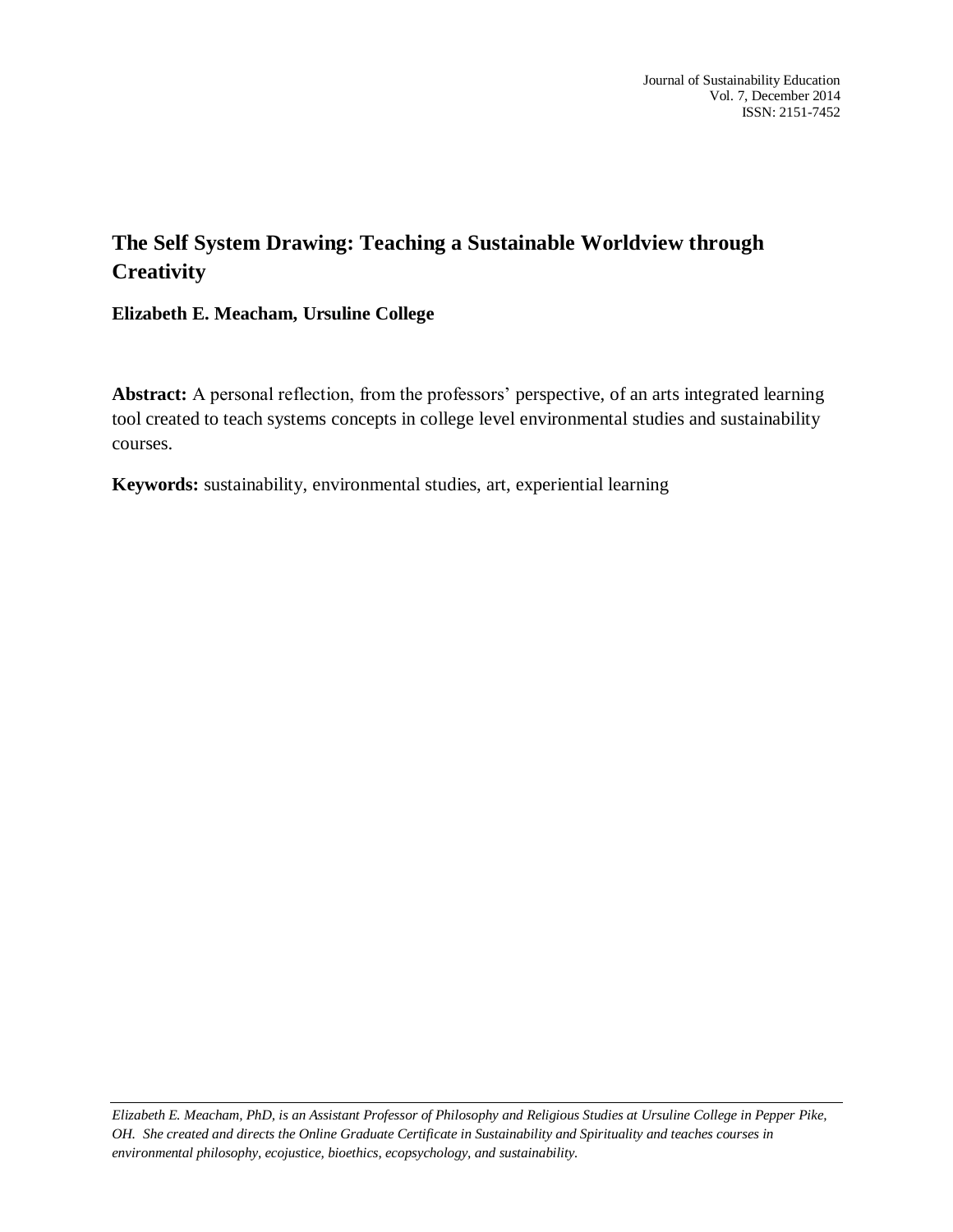The mid-February, Northeast Ohio wind presses against my classroom window, reaching icy tendrils through the cracks around the air conditioning units. The afternoon sky hangs low and dark. It seems there is no sun. A lone bird calls in a thin voice from the window ledge outside.

Inside, I stand in front of 15 perplexed students holding a giant Ziplock bag of magic markers and crayons in one hand, and 15 sheets of large drawing paper in the other. Like the bird, I am perched at the edge of a precipice of sorts, preparing to cross into new territory in my teaching. Some students snicker, others look excited, one or two roll their eyes. I can feel my stomach clench as I prepare to step across the line of what my students expect in a college classroom. This is Ecophilosophy, a class I created, which is already outside the lines of a traditional environmental philosophy class, with systems thinking, sustainability, indigenous ways of knowing, and ecospirituality added to environmental ethics. Today, I am trying an arts integrated approach to the material, hoping to nudge my students into new perspectives and experiences of themselves in relation to the earth community.

I want my students to relate to today's class material with more than just their heads. I'm seeking ways to facilitate "shift" in their perceptions (Brenner, 2010), assuming that traditional industrial inspired teaching methods will lead to industrial ways of thinking. I want my students to understand the concepts of a sustainable worldview, but also learn to access the felt experience and perception that we are part of a nested web of interacting systems. Inspired by Ralph Waldo Emerson (1936/1949), Joanna Macy (1983, 1991a, 1991b, 1998, 2000, 2009), Maurice Merleau-Ponty (1945/1962), Gregory Bateson (1972/2000, 1979/2002), Morris Berman (1981), Henryk Skolimowski (1994), Varela, Francisco, Evan Thompson, and Eleanor Rosch (1991), and others, I'm attempting to wake up our atrophied earth and body sensitivities, our biologically inherited participatory ways of knowing (Meacham, 2011).

Before introducing the art exercise I have planned for today, I take a quiet moment to tune into my senses, sending a deep breath down the length of my body to my feet. There is a moment of silence, growing awkward. Slowing down my class to open spaces for other kinds of knowing, including embodied knowing, creates some long moments of gaping, fidgeting students. What happens in the gaps where there is no language? As I try to bring myself and my students more firmly into the present moment, the room shifts a bit, some nervous chatter begins, I hear sighs as students relax more into our shared space.

Into this moment of shared quiet I say, "Draw yourself and all of the systems and life communities that you interact with and that make your life possible. Don't worry about how it looks. You won't be graded. This is a fun, explorative exercise." I step forward and lay a piece of paper in front of each student, making sure to put one down for me as well. I send the Ziploc bag around the room, directing each student to pick 4 or 5 colors (and remind them that they can always come back for more). As I walk around the room, I elaborate: "What systems are you connected with? Where do you get what you need to live? Where does your waste go?" Some students want more direction. I encourage them to think about their connections and sources of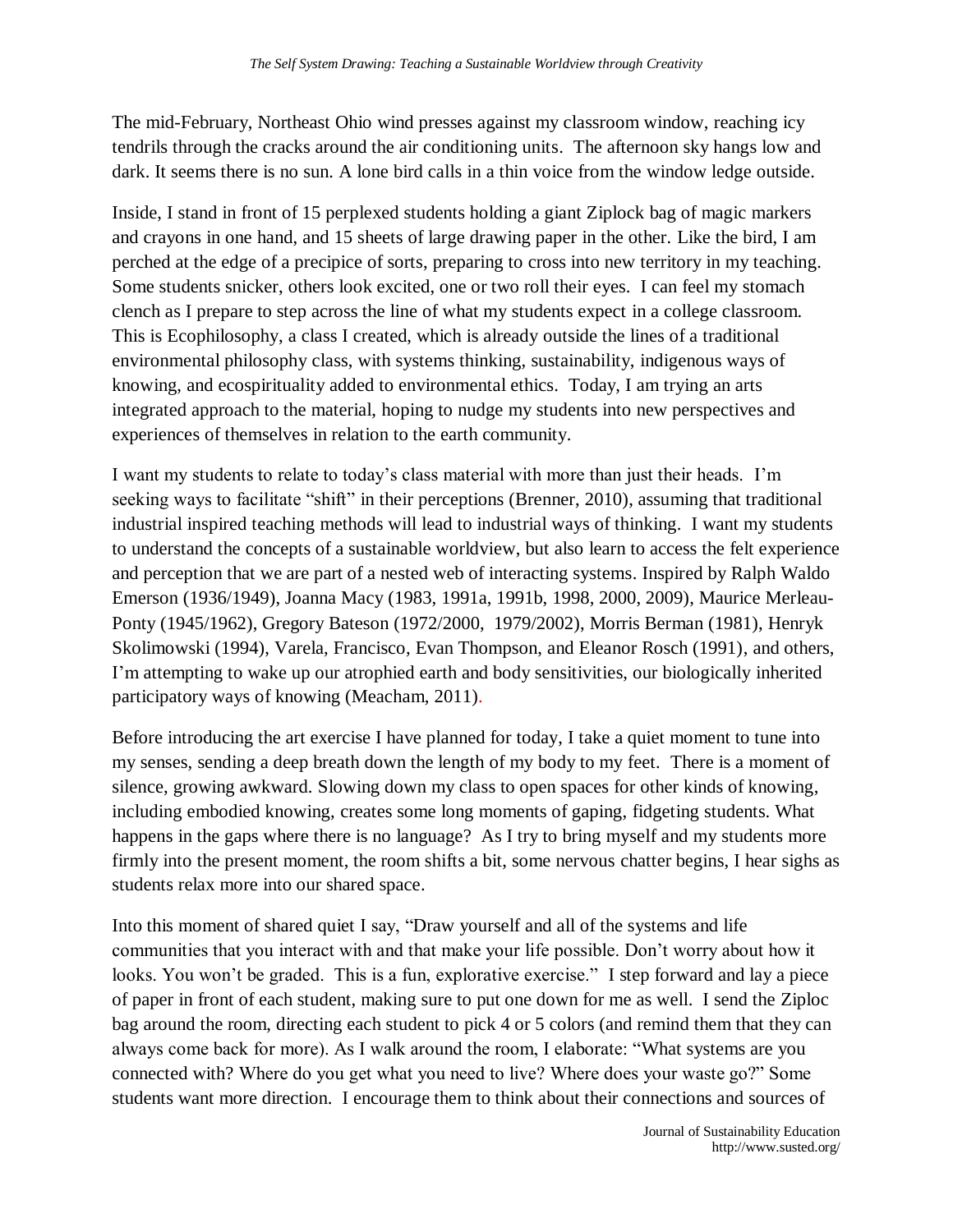sustenance: "What are the communities you interact with everyday? What comes into your life and out of your life? Where does it come from? Where does it go?" Students begin to get some ideas, and start drawing. For the most perplexed, those needing a jumpstart, I show some pictures of different systems on the projector: family systems, community systems, ecosystems, cyber systems, neural networks. The mood changes, a feeling of lightness blooms in the room as students begin to play, opening up aspects of themselves not often invited into a college classroom. Other students get nervous, not knowing what to expect or how to do something "right" that they haven't done before, "What do we do? What should it look like?" There is laughing, the conversation gets light and jovial; I move around encouraging students to draw whatever comes into their minds.

As students begin to settle into the task I reassure them, again, that artistic ability is not important for this exercise. I know an art project can feel risky for some students, and some need more reassurance to get started. For all the students, since the underlying goal is to encourage them to think differently, and in this exercise, very personally, I try to create a relaxed, low pressure environment. This is a joining activity in which students will eventually talk about their personal lives and experience. I turn my focus to my own drawing, giving students space to explore and expand without feeling that I'm looking over their shoulders. While I work, I am surprised by the limits of my own sense of connectedness. How separate and "autonomous" I *feel*, even when I know I am not.

Through this experiential art exercise, my students may be applying systems thinking to their own experience and life circumstances for the first time. In general, they do not think of their lives as related to or dependent on other systems. They have not considered all the ways in which they themselves are living systems. While I'm hoping this exercise will help my students begin to perceive their own interconnectedness, I don't tell them that this is the result I am seeking. I wait for this realization to emerge slowly through the process of the art project and the discussion that follows.

I plan to have students draw for about 20 minutes, and spend the remainder of class discussing the drawings. An hour later, total silence continues as every student in the class remains deeply absorbed in their work. When class time is over, many students stay to continue their work. I collect the drawings to bring back next week.

Next class, each student presents their drawing to the group. Many are on the edge of their seats, excited to talk about their lives. The first thing that happens as students begin to share what turns out to be intimate portrayals of each students life and experience is a new level of intimacy, laughing, and connection. Everyone pays complete attention (no covert texting) as they learn personal details of one another's stories they rarely get a chance to hear in the usual course of classroom discussion. In this first level of discussion, the students notice many things other students have on their drawings that they didn't include. One student drew mostly the animals and land of her farm, while another focused on money, shopping, groceries. One student focused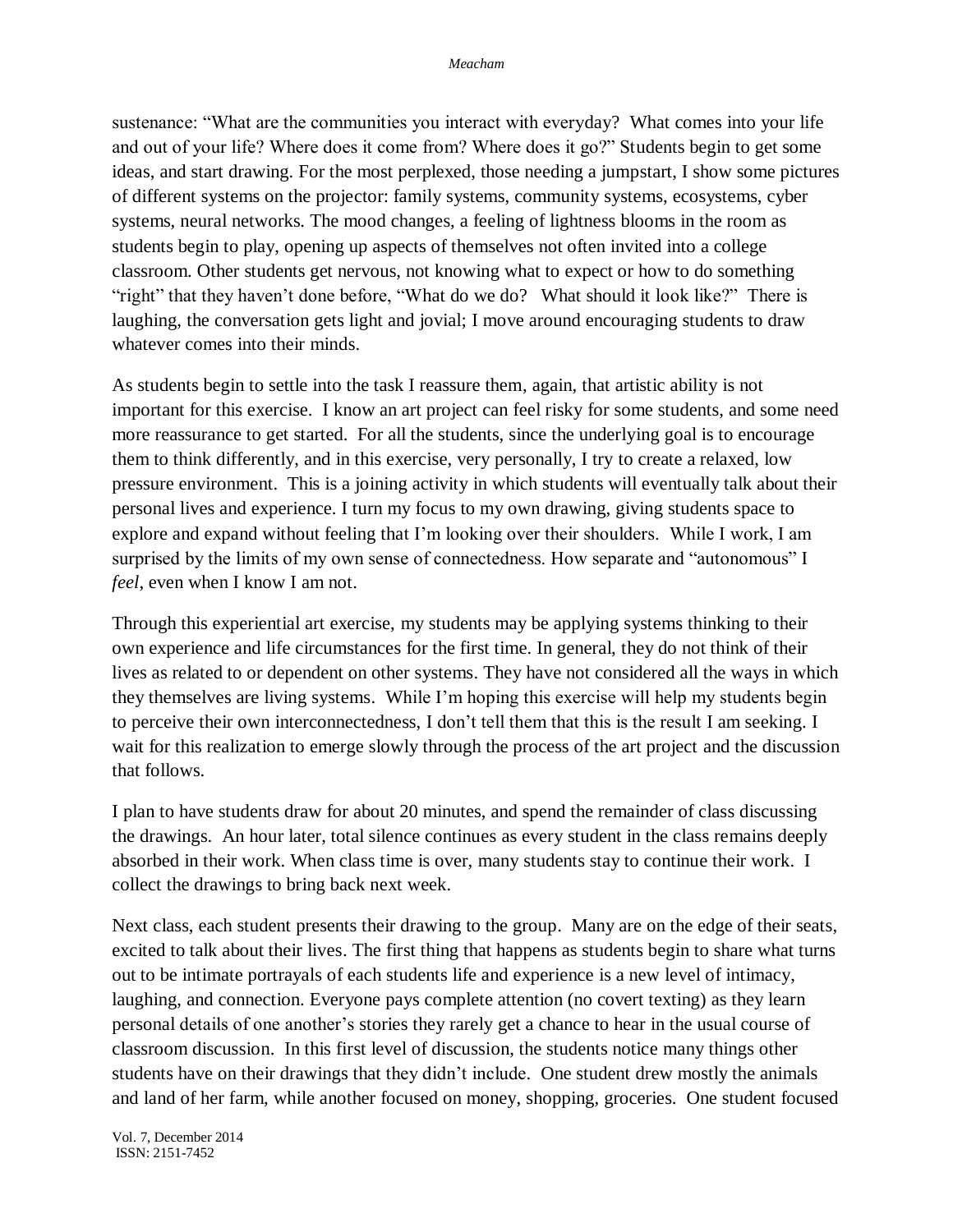on spirituality, her church, her experience of God as the basis of her system, while another focused on friends, going to work, playing sports. Another student shows her social communities, her plans to marry and move. On mine, I include the sun, the water, and the air. A collective, "ohhh" comes from them. Yes, I remind them, sun and air are essential. In the end, looking at the different pieces of each person's drawing, we realize that there are so many overlapping communities, and so many different channels of "flow" that we couldn't get it all down on one piece of paper, or in 2 dimensions, no matter how hard we try. This profound realization of the complexity of our connectedness leaves us all in silence. I mention our inability to fully fathom the mystery that is life on our planet.

The Self System Drawing provides more opportunity for reflecting on the importance and power of worldviews than I anticipated. Throughout the semester, students refer again and again to their drawings, using them as a point of reference to apply other ideas from class to their own lives. Interestingly, all of the Americans, including me, place ourselves directly in the center of the drawing, with all of the "systems" revolving around us. A student from a non-western country renders herself on the edge of the system, not in the center. This becomes an interesting point of discussion, as we consider the collection of beliefs that influence our experience, our perception of our place in the world, and our understanding of our rights and responsibilities.

A central focus of Ecophilosophy is considering alternatives to a Cartesian/mechanistic worldview. The Self System Drawing provides an experiential, arts integrated opportunity to analyze the assumptions that underlie our perceptions. Is the world really made up of separate objects and independent selves? As one alternative, I offer Thomas Berry's perspective:

In the emerging Ecozoic Era, we experience the universe as a communion of subjects, not as a collection of objects. We hear the voices of all the living creatures. We recognize, understand, and respond to the voices of the crickets in the fields, the flowers in the meadows, the trees in the woodlands, and the birds all about us; all these voices resound in us in a universal chorus of delight in existence. (Berry, ed. Tucker, 2009, 86)

## **Student Comments**

At the end of Ecophilosophy, I invite my students to write an ungraded two page reflection on the class. Unprompted, many of my students commented on the Self System Drawing. A few of their comments and drawings can be seen below.

*William (Bill) Koch, Biology Major*, Ecophilosophy, Ursuline College, Spring 2012, from an ungraded, written class reflection: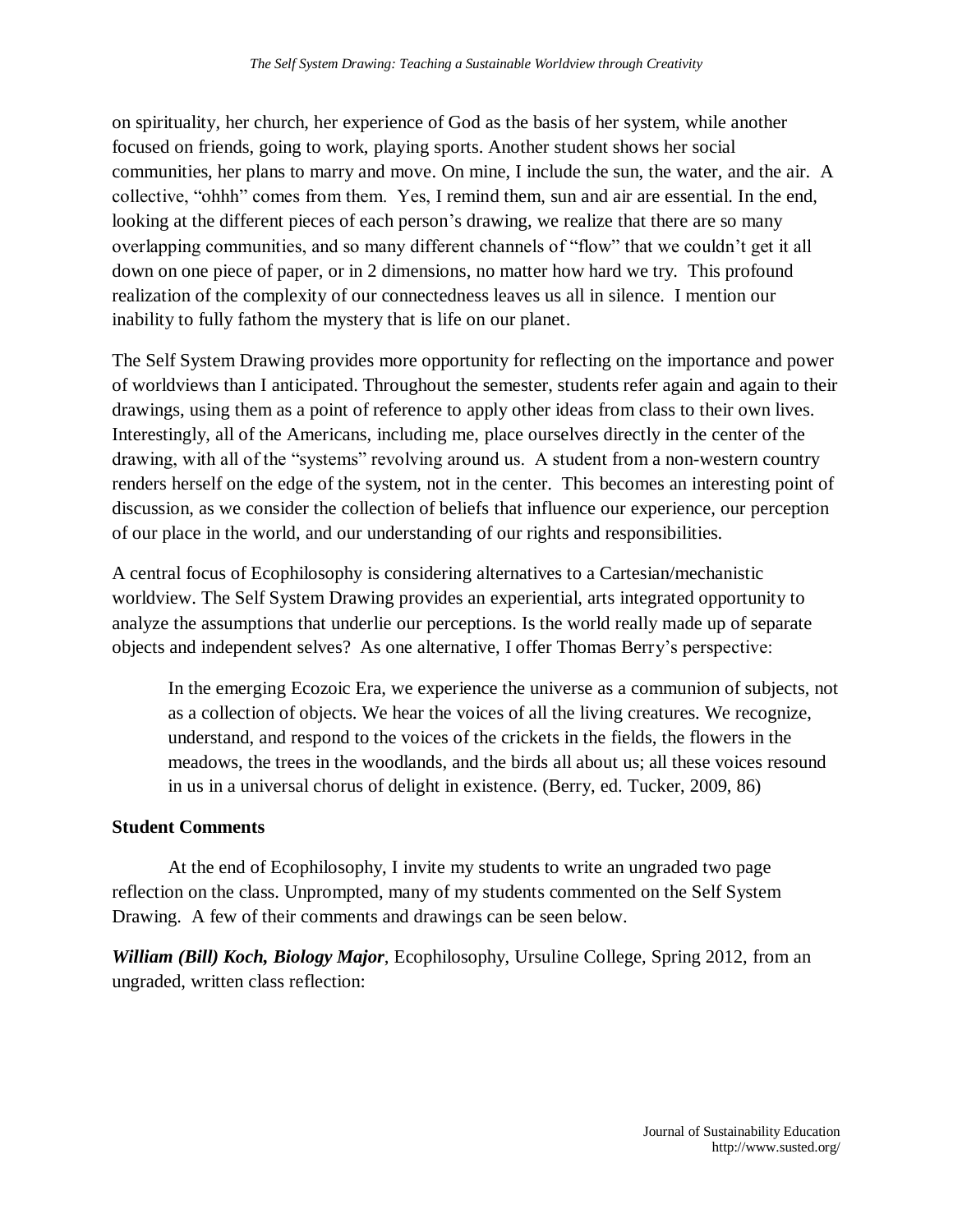*Meacham*



*I really enjoyed the life system drawings that we did. After the professor explained the function and commonalities of the project, I had fun interpreting and evaluating my own perspective. Like many others I had drawn myself in the center, yet I had both a human and giraffe body. I feel that this represented my interpretation of how everything in nature is connected as well as how we as humans are animals too. Also, it was interesting how I chose an animal that is tall, subconsciously illustrating how humans see themselves above or even apart from nature. This idea of height traveled into my second class activity when the class went out into the campus woods. When we pieced together nature monuments, I again subconsciously chose tall branches and pieces of wood. Maybe I still have more human-nature barriers to overcome.*

**Self System Drawing, by William Koch,** Ecophilosophy, Ursuline College, Spring Semester, 2012

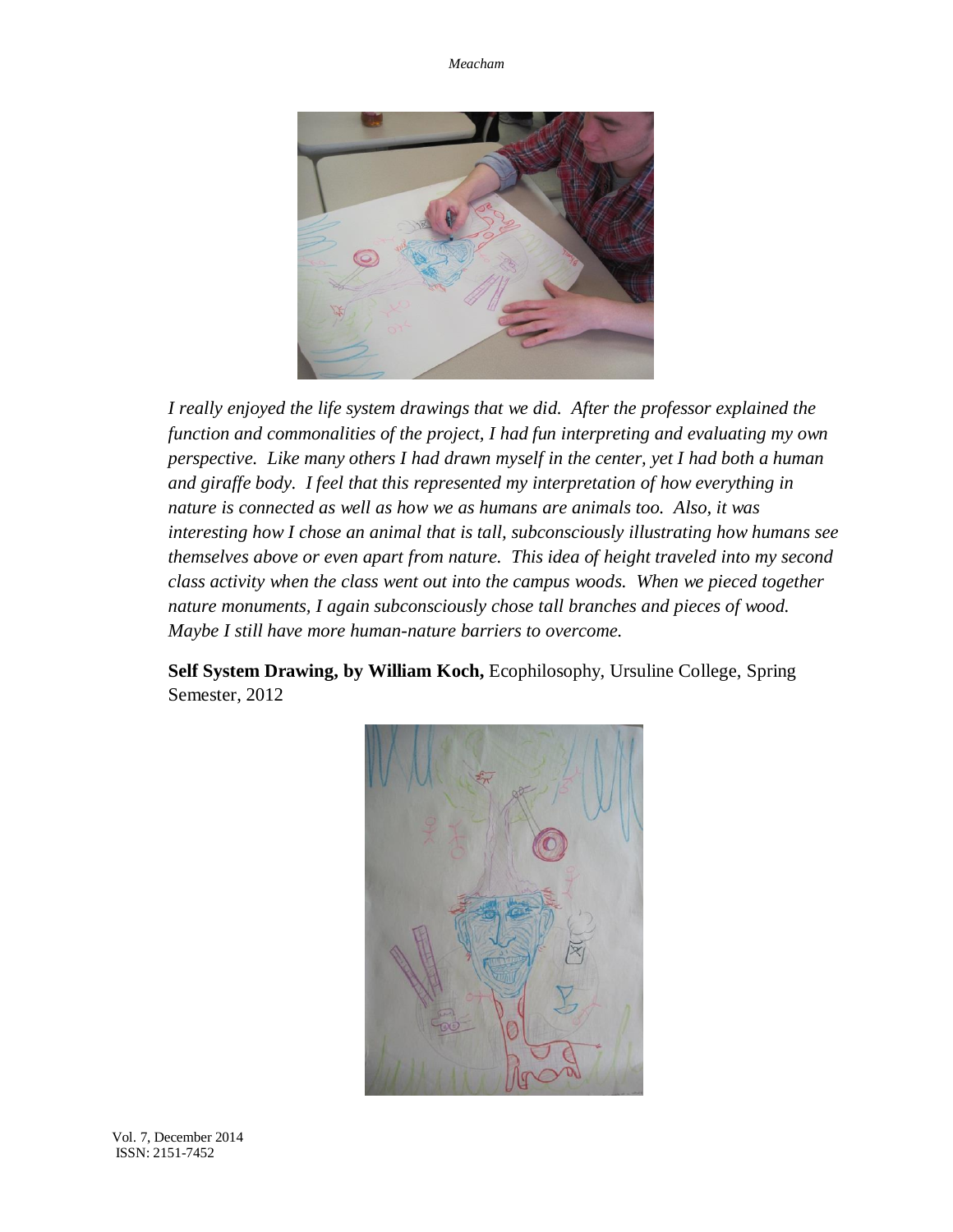*Bethany Baughman, Art Student,* Ecophilosophy, Ursuline College, Spring 2012, from an ungraded, written class reflection:

*As an artist, I really enjoyed the projects we worked on in class. Creating my own system through imagery was a fun way to organize how I view myself in the world. Going into art therapy, I may just have to use this project…* 

*Douglas Bitner, Nursing Student*, Ecophilosophy, Ursuline College, Spring 2012, from an ungraded, written class reflection:

*The instructor also gave us opportunities to examine ourselves and what we valued in our lives by creating a self system…we created a drawing that represented the systems in our lives and how we were interconnected. This gave us a chance to see and introduce ourselves to our classmates in a manner that was relevant to our lives.*

*Linda Alexander, Masters in Liberal Studies,* Ecophilosophy, Ursuline College, Spring Semester, 2012. From an email exchange with Linda:



*The self system drawings were interesting on a few levels (listening to the various interpretations of my classmates and, of course, my own drawing in comparison). Given we were presented with this exercise at the front end of the class, we were all coming from a fairly authentic place in terms of how we interpreted our environment and our own place within it. While I focused on my family, relatives, friends, local community and also the natural world we depend upon, my drawing has a more linear feel than a dynamic process of interactivity. I recall being more the center of the universe (my home), but not the reality of life. Given time to reflect and additional education, my next drawing would be less ego-centric and more dynamic or interactive--attempting to encompass just about everything. I am not sure how I would actually draw that!*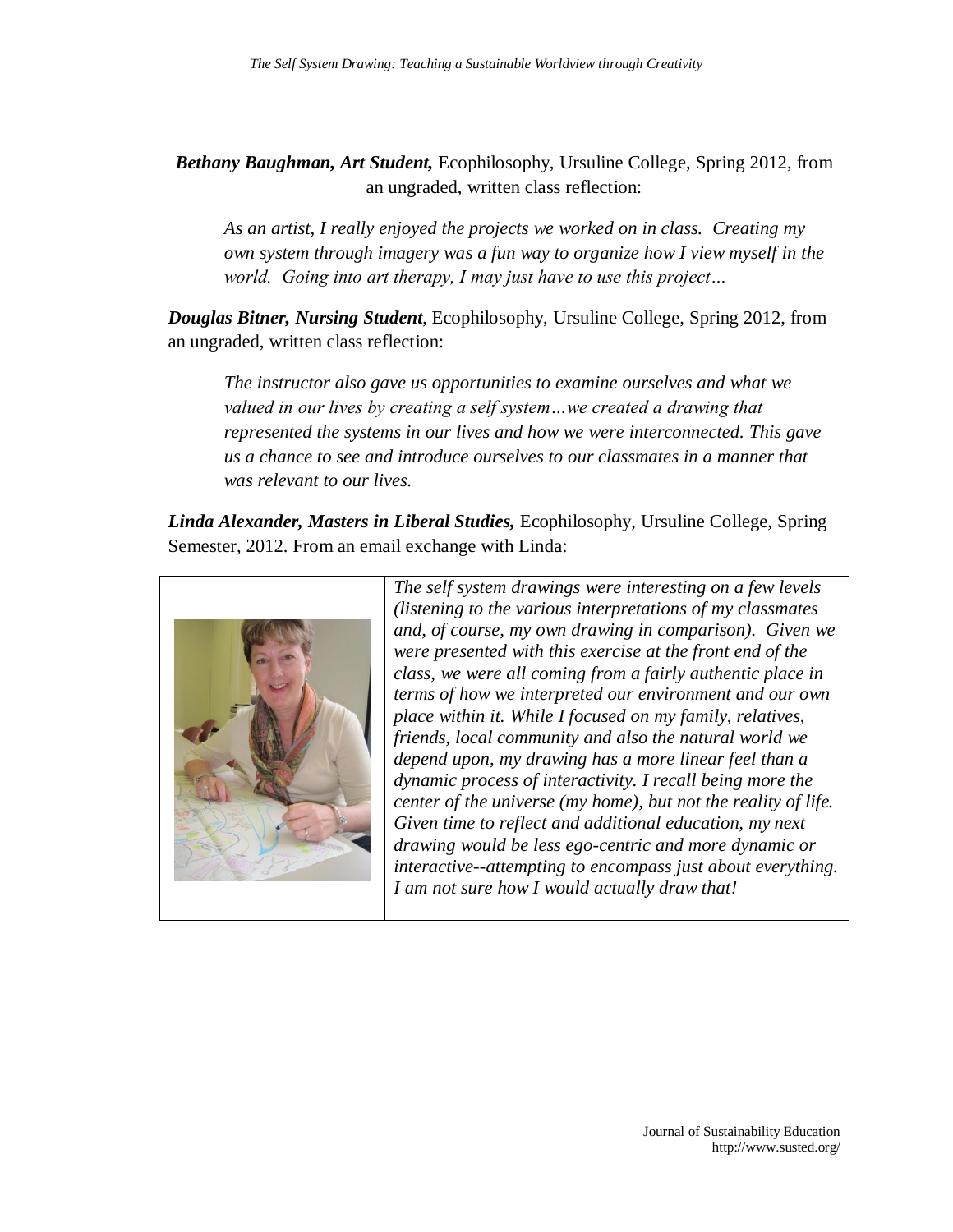*Meacham*



*Self System Drawing*, by Linda Alexander:

## **References:**

Bateson, Gregory. 1979/2002 *Mind and nature: A necessary unity*. Cresskill, NJ: Hampton Press.

———. 1972/2000. *Steps to an ecology of mind*. Chicago, IL: University of Chicago Press.

Berry, Thomas. 2009. ed. Mary Evelyn Tucker, *The Sacred Universe: Earth, Spirituality, and Religion in the Twenty-First Century*, New York: Columbia University Press.

Berman, Morris. 1981. *The reenchantment of the world*. Ithaca, NY: Cornell University Press.

Brenner, Nurete. 2010. *The Field Beyond Wrongdoing and Rightdoing: A Study of Arab-Jewish Grassroots Dialogue Groups in the United States*. PhD diss., Case Western Reserve University. Cleveland, OH. Unpublished.

Emerson, Ralph Waldo. 1936/1949. *Nature*. Boston and Cambridge: James Munroe and Company.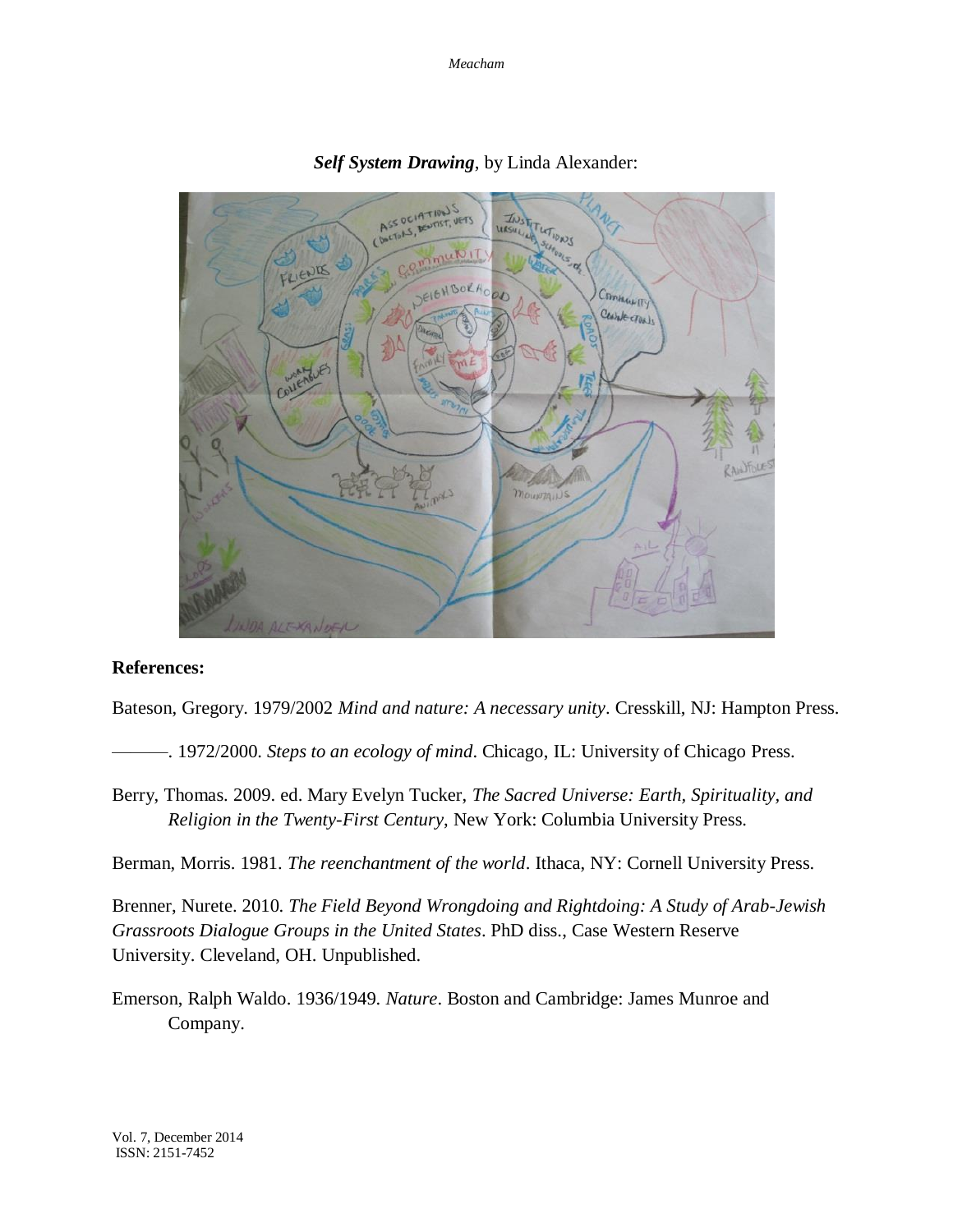- Macy, Joanna. 1983. *Despair and personal power in the Nuclear Age*. Gabriola Island, British Columbia, Canada: New Society.
- ———. 1991a. *Mutual causality in Buddhism and general systems theory: The dharma of living systems*. Albany, NY: SUNY Press.
- ———. 1991b. *World as lover, world as self*. Berkeley: Parallax Press.
	- ———. 1998. *Coming back to life: Practices to reconnect our lives, our world*. With Molly Young Brown. Gabriola Island, Canada: New Society.
- Macy, Joanna. John Seed and Pat Fleming. 1988/2007. *Thinking Like a Mountain: Towards A Council of All Beings.* Gabriola Island, BC: New Society Publishers.
- Meacham, Elizabeth. 2011. *Emerson, Macy, and the Evolution of Participatory Epistemology*. PhD diss., California Institute of Integral Studies. Ann Arbor, MI: UMI Dissertation Publishing (UMI 3457731).
- Merleau-Ponty, Maurice. 1945/1962. *Phenomenology of perception*. London: Routledge & Paul.

Skolimowski, Henryk. 1994. *The participatory mind*. New York, NY: Arcana/Penguin Books.

Varela, Francisco, Evan Thompson, and Eleanor Rosch. 1991. *The embodied mind: Cognitive science and human experience.* Cambridge, MA: MIT Press.